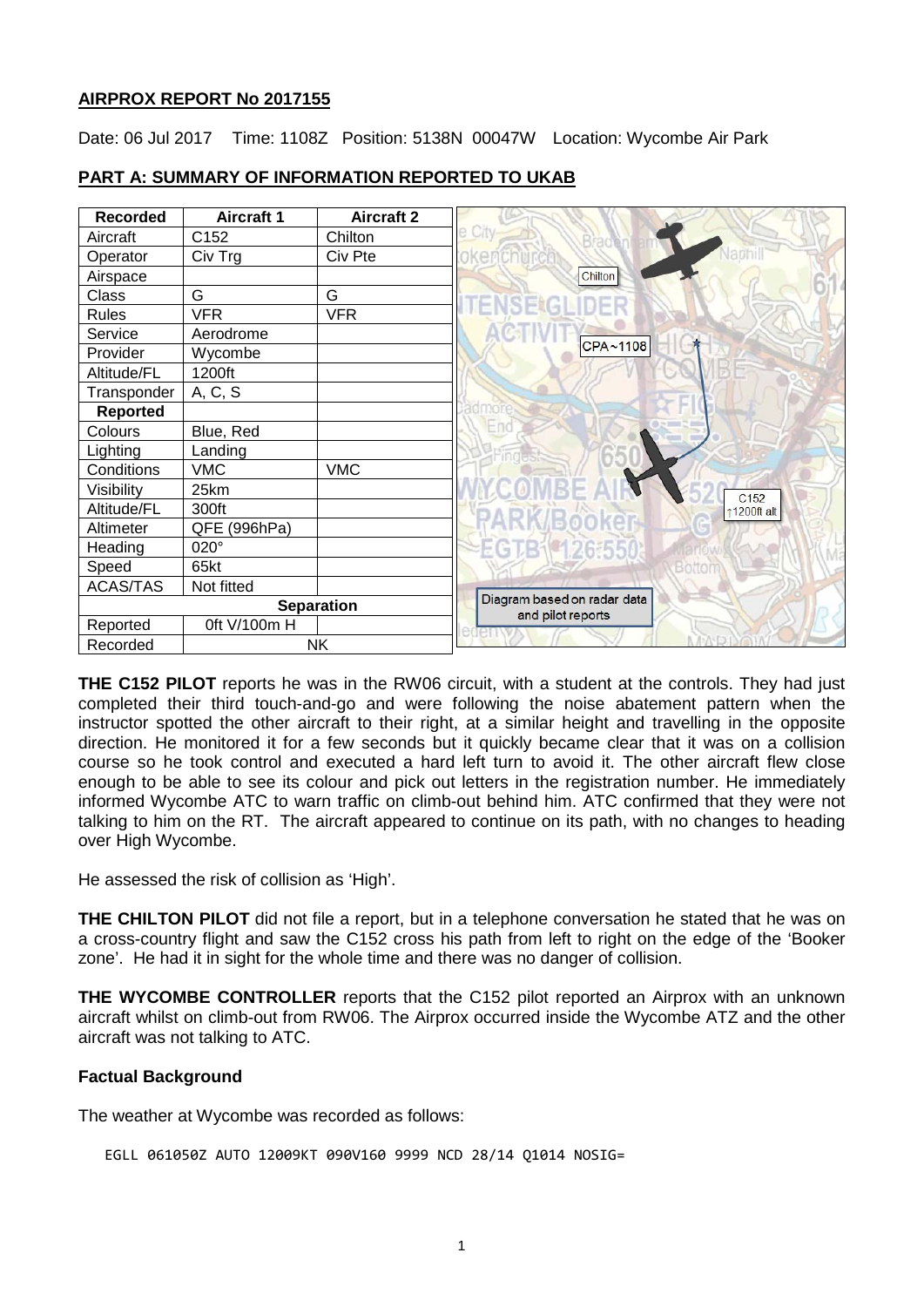# **Analysis and Investigation**

# **CAA ATSI**

The Airprox was reported by the C152 pilot as a result of the aircraft coming into proximity with an unknown aircraft whilst in the RW06 visual circuit at Wycombe Air Park. The C152 was in receipt of an Aerodrome Control Service from Wycombe ATC at the time of the Airprox and had been conducting a number of VFR circuits prior to the incident. The conflicting aircraft was not receiving a service from Wycombe ATC and was not observed by the Wycombe ATCO.

At 1101:58 the C152 was observed on the radar replay to be crosswind. At this point, a primaryonly radar contact was observed inside the visual circuit just to the north/north west of the Airfield (Figure 1). This primary-only radar contact faded in and out of radar cover and it was not possible to continuously track the aircraft on radar. However, it was established from the R/T recording that glider operations and helicopter activity were taking place to the north of RW06 at this time.

At 1103:39, another primary-only radar contact appeared upwind of the climb out lane for RW06 (Figure 2). This radar contact faded from radar cover almost immediately.



 Figure 1 - 1101:58 Figure 2 - 1103:39 (primary-only radar contacts outlined in red)

The Airprox reportedly occurred at 1108:00 when the C152 was crosswind (Figure 3). At this time there were no primary-only radar contacts displayed on the radar replay.

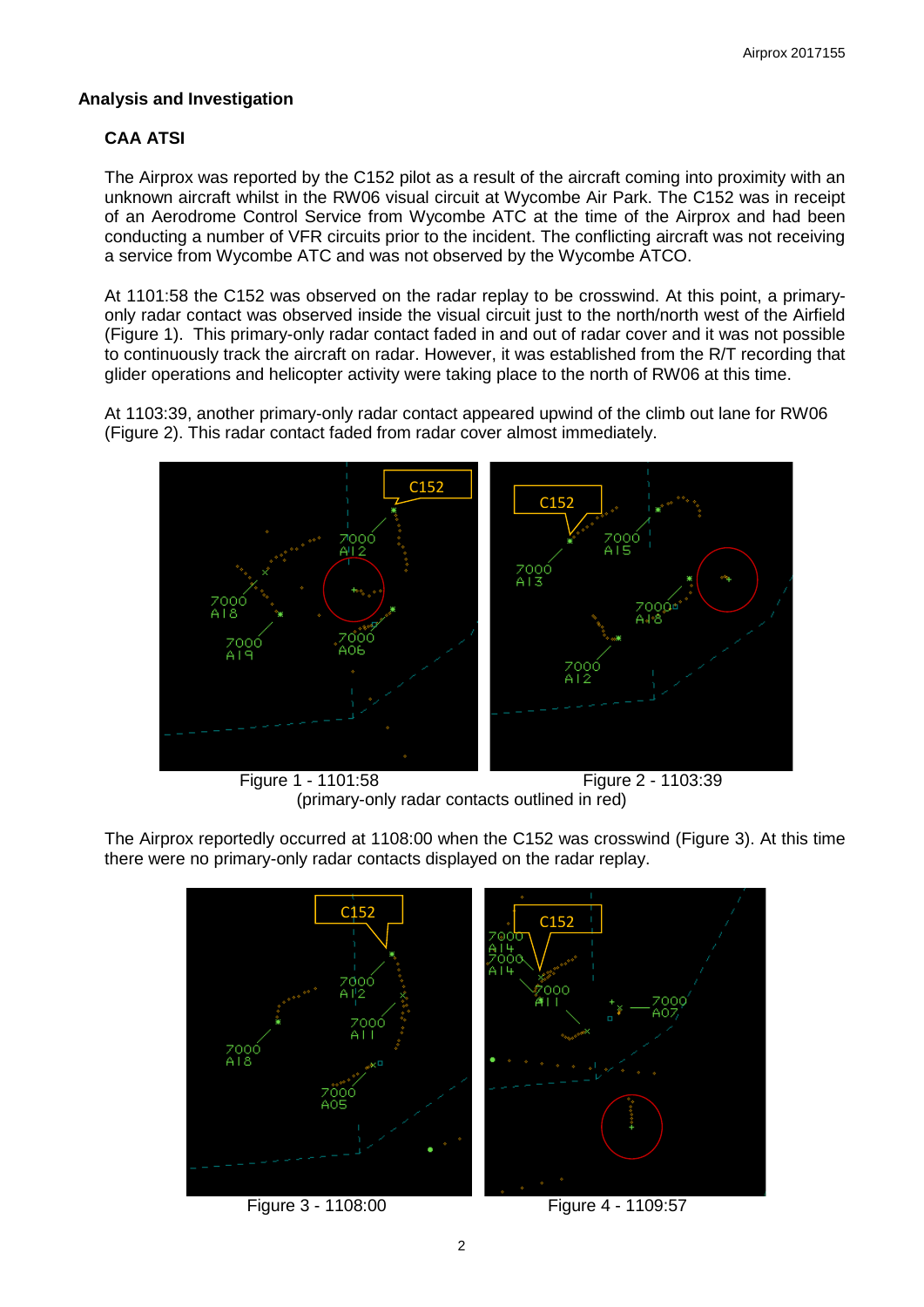At 1109:57 a primary-only radar contact displayed on radar replay to the south of Wycombe tracking south and eventually faded from radar cover to the west of White Waltham (Figure 4). Attempts were made by Wycombe ATC to trace the aircraft but these attempts were unsuccessful and it was not possible to confirm the identity of the reported conflicting aircraft at the time.

At the time of the Airprox, the Wycombe ATCO was providing an Aerodrome Control Service and was unaware of the presence of the conflicting aircraft. The responsibility for collision avoidance remained with the pilots.

#### **UKAB Secretariat**

The C152 and Chilton pilots shared an equal responsibility for collision avoidance and not to operate in such proximity to other aircraft as to create a collision hazard<sup>[1](#page-2-0)</sup>. An aircraft operated on or in the vicinity of an aerodrome shall conform with or avoid the pattern of traffic formed by other aircraft in operation<sup>[2](#page-2-1)</sup>.

## **Comments**

## **C152 operating Authority**

The pilot reported his intent to report an Airprox to Wycombe ATC in person in the first instance, and subsequently internal SMS reports were received from both the pilot and the Duty ATCO.

## **Summary**

An Airprox was reported when a C152 and a Chilton flew into proximity at 1108 on Thursday 6<sup>th</sup> July 2017. Both pilots were operating under VFR in VMC, the C152 pilot in receipt of an Aerodrome Service from Wycombe Air Park and the Chilton pilot was not in receipt of an ATS.

## **PART B: SUMMARY OF THE BOARD'S DISCUSSIONS**

Information available consisted of reports from the pilots of both aircraft, radar photographs/video recordings, reports from the air traffic controllers involved and reports from the appropriate ATC and operating authorities.

The Board first looked at the actions of the C152 pilot. He was operating in the Wycombe ATZ and, as such, was not expecting to see another aircraft in his vicinity. Members were informed that the noise abatement procedures in place at Wycombe Air Park take the visual circuit close to the edge of the ATZ, and those with experience of flying there noted that the procedures placed a high cockpit workload on pilots to ensure that the circuit track was accurately followed. Upon seeing the other aircraft in proximity, the C152 instructor took control to take avoiding action and alerted the other aircraft in the circuit to an aircraft in the ATZ. However, ATC did not report seeing the Chilton, and the Board thought it likely that they reported it as inside the ATZ because that was where the C152 pilot reported it to be.

For his part, members noted that the Chilton pilot had not supplied a full report to the UKAB (although he had engaged in a telephone conversation with one of the Inspectors), therefore some of the facts were not available to the Board. Although the pilot described seeing the C152 crossing left to right, members thought it likely that the relative geometry coupled with the avoiding action taken by the C152 pilot would make it appear that it was crossing as the C152 pilot turned to avoid, even if the two aircraft were initially almost on opposing headings. Unfortunately, without a report of the Chilton's heading it was difficult to be sure because the Chilton did not present on the NATS radars and so his exact track was not available to the Board. Members noted that the Chilton pilot reported being

l

<span id="page-2-0"></span><sup>1</sup> SERA.3205 Proximity.

<span id="page-2-1"></span><sup>2</sup> SERA.3225 Operation on and in the Vicinity of an Aerodrome.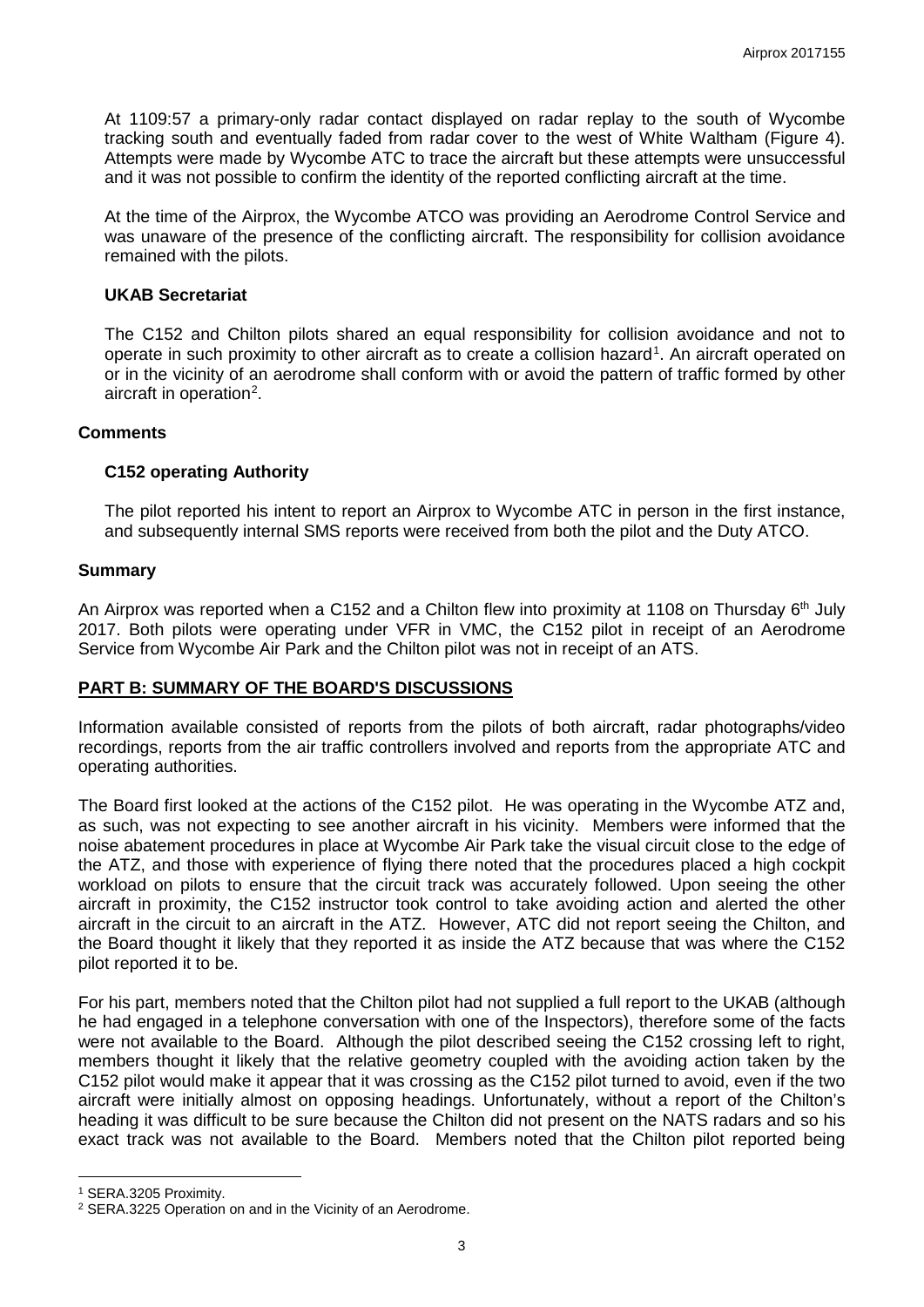outside the Wycombe ATZ, whilst the C152 reported that he was inside the ATZ. Unfortunately, because of the lack of corroborating information, the Board could not determine the Chilton's location either way. Nevertheless, even if just outside the ATZ, members thought it would have been better airmanship to have either given Wycombe ATC a call as he was passing by (if he had a radio), or have given the ATZ a wider berth in any case.

Turning to the cause and risk, the Board noted that the Chilton pilot had commented that he had seen the C152 throughout but they returned to the fact that they could not come to a positive conclusion about whether the Chilton was inside or outside the ATZ. As a result, they decided that the incident was probably best described as the C152 pilot being concerned by the proximity of the Chilton. However, the determination of risk was more problematic. Some members thought that this was a close encounter only averted by the C152 taking the hard left turn to avoid the Chilton and should be assessed as risk category B (safety much reduced below the norm). Others thought that without firm evidence of the Chilton's position there was not enough information available to assess the risk given that one pilot had assessed the risk as high and the other as none. In the end, the latter view prevailed and, regretfully, the Board attributed risk Category D, insufficient evidence, to the event.

## **PART C: ASSESSMENT OF CAUSE AND RISK**

Cause: The C152 pilot was concerned by the proximity of the Chilton.

Degree of Risk: D.

#### Safety Barrier Assessment<sup>[3](#page-3-0)</sup>

In assessing the effectiveness of the safety barriers associated with this incident, the Board concluded that the key factors had been that:

#### **ANSP**

l

**Situational Awareness & Action** was assessed as ineffective because Wycombe ATC were not speaking to the Chilton pilot and therefore had no knowledge that he was there.

#### **Flight Crew**

**Regulations, Processes, Procedures, Instructions & Compliance** were unable to be assessed because it was not known whether the Chilton pilot was inside, or outside the Wycombe ATZ.

**Tactical Planning** was assessed as partially effective because the Chilton pilot could have given Wycombe ATC a call to let them know he was transiting close by if he had a radio, and could have planned to avoid the ATZ by a greater margin.

**Situational Awareness & Action** was assessed as ineffective because the C152 pilot did not know the Chilton pilot was in the vicinity, and if the Chilton pilot was aware of the C152 as he stated he did not take sufficient action to avoid it.

**Warning System Operation and Compliance** was assessed as not present because the C152 was not fitted with a CWS and the Chilton was not transponder equipped.

**See and Avoid** was assessed as fully effective because both pilots saw each other with enough time to take action, (or decide that no action was necessary).

See overleaf for the Safety Barrier Assessment depiction.

<span id="page-3-0"></span><sup>&</sup>lt;sup>3</sup> The UK Airprox Board scheme for assessing the Availability, Functionality and Effectiveness of safety barriers can be found on the [UKAB Website.](http://www.airproxboard.org.uk/Learn-more/Airprox-Barrier-Assessment/)